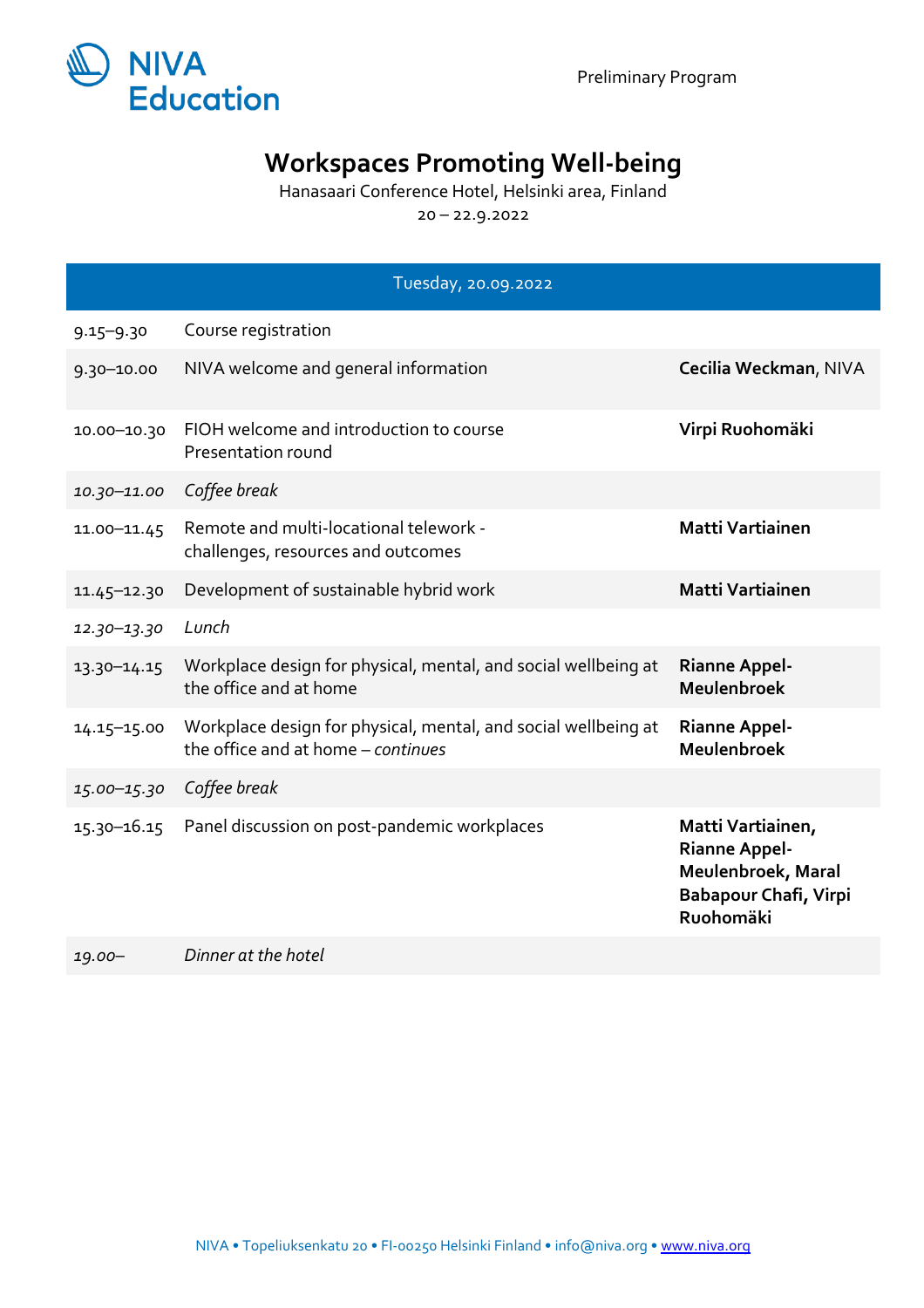

|                          | Wednesday, 21.09.2022                                                                                               |                     |
|--------------------------|---------------------------------------------------------------------------------------------------------------------|---------------------|
| $9.00 - 9.45$            | Architectural approach to spatial understanding of activity-<br>based offices                                       | Aulikki Herneoja    |
| $9.45 - 10.30$           | Effects of activity-based offices on well-being and productivity<br>- a review of scientific literature             | Annu Haapakangas    |
| $10.30 - 11.00$          | Coffee break                                                                                                        |                     |
| 11.00-11.45              | Designing workplaces through multi-dimensional perspective -<br>from functionality to atmosphere                    | Piia Markkanen      |
| 11.45-12.30              | Supporting work environments through lighting - Role of<br>lighting design and adaptive lighting solutions          | Pija Markkanen      |
| 12.30-13.30              | Lunch                                                                                                               |                     |
| 13.30-14.15              | Effects of office noise on occupants - evidence from laboratory<br>and field studies                                | Valtteri Hongisto   |
| $14.15 - 15.00$          | Acoustic design of activity-based offices - general quidelines<br>and practical examples                            | Valtteri Hongisto   |
| 15.00-15.30 Coffee break |                                                                                                                     |                     |
| 15.30-17.00              | Possibility for a poster or an oral presentation by participants'<br>own research or practical work and discussions | <b>Participants</b> |
| $18.00 -$                | Social program and dinner                                                                                           |                     |